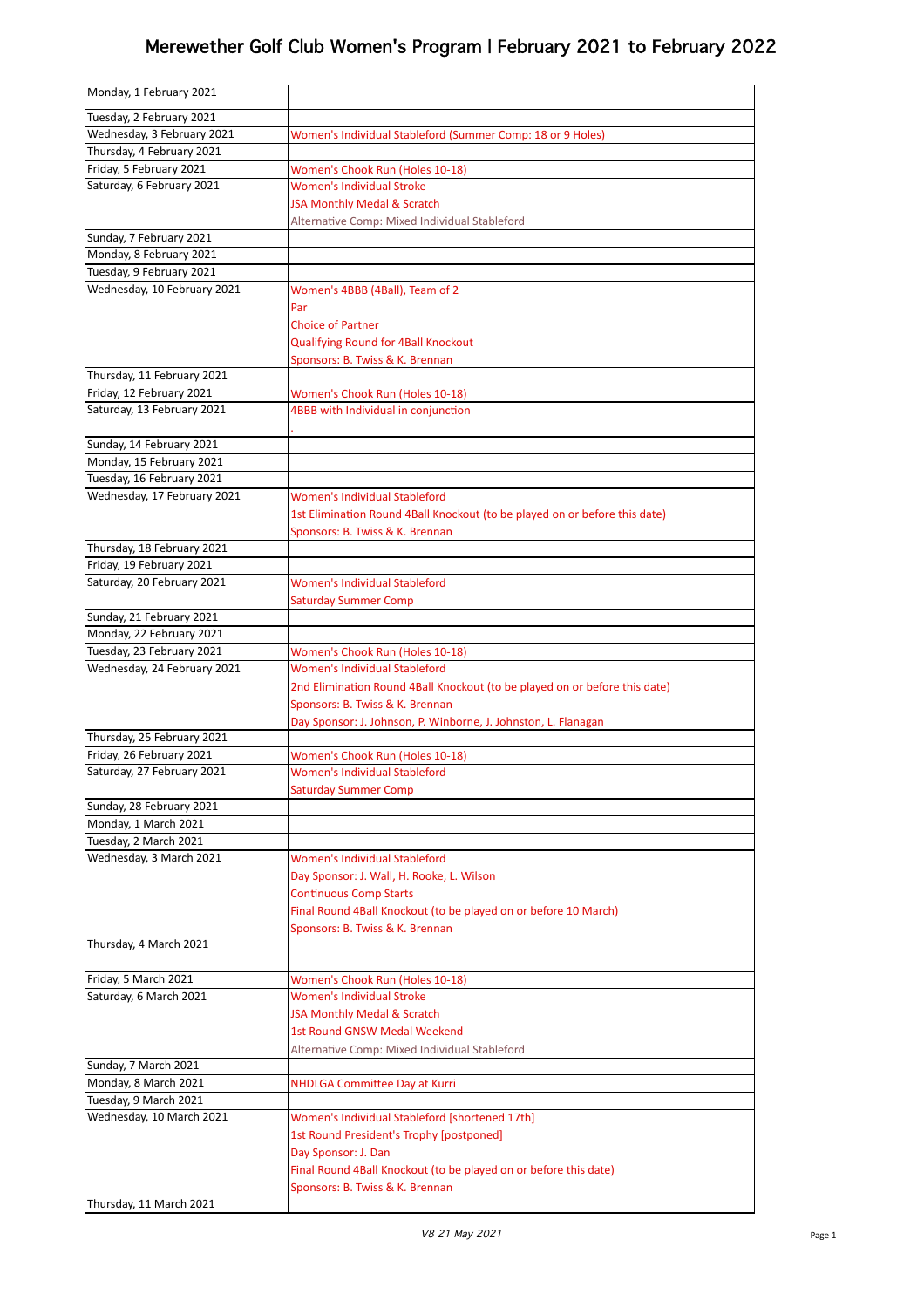| Friday, 12 March 2021    | Women's Chook Run (Holes 10-18)                                          |
|--------------------------|--------------------------------------------------------------------------|
| Saturday, 13 March 2021  | Irish Stableford with Individual in conjunction                          |
|                          |                                                                          |
|                          | Holes 1-6 is normal stableford, 7-12 double points, 13-18 triple points) |
| Sunday, 14 March 2021    |                                                                          |
| Monday, 15 March 2021    | <b>Pennants</b>                                                          |
|                          | Div 1 vs Newcastle at Charlestown 8am                                    |
|                          | Div 2 bye                                                                |
| Tuesday, 16 March 2021   |                                                                          |
| Wednesday, 17 March 2021 | Women's Individual Stableford                                            |
|                          | Day Sponsor: J. Cavanagh, K. Hunt, S. Morris                             |
|                          | Entries close for Singles K/O 1pm                                        |
| Thursday, 18 March 2021  |                                                                          |
|                          |                                                                          |
| Friday, 19 March 2021    | Women's Chook Run (Holes 10-18)                                          |
| Saturday, 20 March 2021  | Women's Individual Stableford                                            |
| Sunday, 21 March 2021    |                                                                          |
| Monday, 22 March 2021    | <b>Pennants</b>                                                          |
|                          | Div 1 bye                                                                |
|                          | Div 2 vs Hawks Nest at Muree 8am                                         |
| Tuesday, 23 March 2021   |                                                                          |
| Wednesday, 24 March 2021 | Women's Individual Stroke POSTPONED DUE TO RAIN                          |
|                          | Flanagan Legal Newcastle Monthly Medal & Scratch                         |
|                          |                                                                          |
|                          | <b>1st Round Consistency Trophy</b>                                      |
|                          | <b>1st Round GNSW Medal</b>                                              |
|                          | Day Sponsor: C. Hobbs, J. Stivano, K. Baldwin, C. Laycock-Bracken        |
| Thursday, 25 March 2021  |                                                                          |
| Friday, 26 March 2021    | Women's Chook Run (Holes 10-18)                                          |
| Saturday, 27 March 2021  | Women's Individual Stableford                                            |
| Sunday, 28 March 2021    |                                                                          |
| Monday, 29 March 2021    | <b>Pennants</b>                                                          |
|                          | Div 1 vs Belmont at Kurri 9:20am                                         |
|                          | Div 2 vs Belmont at Hawks Nest 8:40am                                    |
| Tuesday, 30 March 2021   |                                                                          |
|                          |                                                                          |
| Wednesday, 31 March 2021 | O Party & Easter Raffle [shortened 17th]                                 |
|                          | Teams of 3, choice of partners, 2 scores to count, shotgun start         |
|                          | Day Sponsor: D. Skelly, K. Abercrombie, M. Magill                        |
| Thursday, 1 April 2021   |                                                                          |
| Friday, 2 April 2021     | <b>GOOD FRIDAY: No Chook Run</b>                                         |
| Saturday, 3 April 2021   | <b>Women's Individual Stroke</b>                                         |
|                          | JSA Monthly Medal & Scratch                                              |
|                          | 2nd Round GNSW Medal                                                     |
|                          | Alternative Comp: Mixed Individual Stableford                            |
|                          |                                                                          |
| Sunday, 4 April 2021     |                                                                          |
| Monday, 5 April 2021     |                                                                          |
|                          |                                                                          |
| Tuesday, 6 April 2021    |                                                                          |
| Wednesday, 7 April 2021  | Women's Individual Stableford                                            |
|                          | <b>1st Round Patroness Trophy</b>                                        |
|                          | Day Sponsor: M. Callaghan, P. Hewat, T. Bennett                          |
|                          |                                                                          |
| Thursday, 8 April 2021   |                                                                          |
| Friday, 9 April 2021     | Women's Chook Run (Holes 10-18)                                          |
| Saturday, 10 April 2021  | Women's Individual Stableford                                            |
| Sunday, 11 April 2021    |                                                                          |
|                          | <b>Pennants</b>                                                          |
| Monday, 12 April 2021    |                                                                          |
|                          | Div 1 vs Nelson Bay at Belmont 9:20am                                    |
|                          | Div 2 vs Toronto at Shortland Waters 8:40am                              |
| Tuesday, 13 April 2021   |                                                                          |
| Wednesday, 14 April 2021 | Women's Individual Stableford                                            |
|                          | Day Sponsor: C. Tickle, J. Willott, M. Sinclair                          |
| Thursday, 15 April 2021  |                                                                          |
| Friday, 16 April 2021    | <b>Charity Day</b>                                                       |
|                          | Shotgun Start, open to men and women                                     |
|                          | 4 person team, 2 scores to count                                         |
|                          | Sponsor: Habitat                                                         |
|                          |                                                                          |
| Saturday, 17 April 2021  | Charity: The Hunter Women's Centre<br>Women's Individual Stableford      |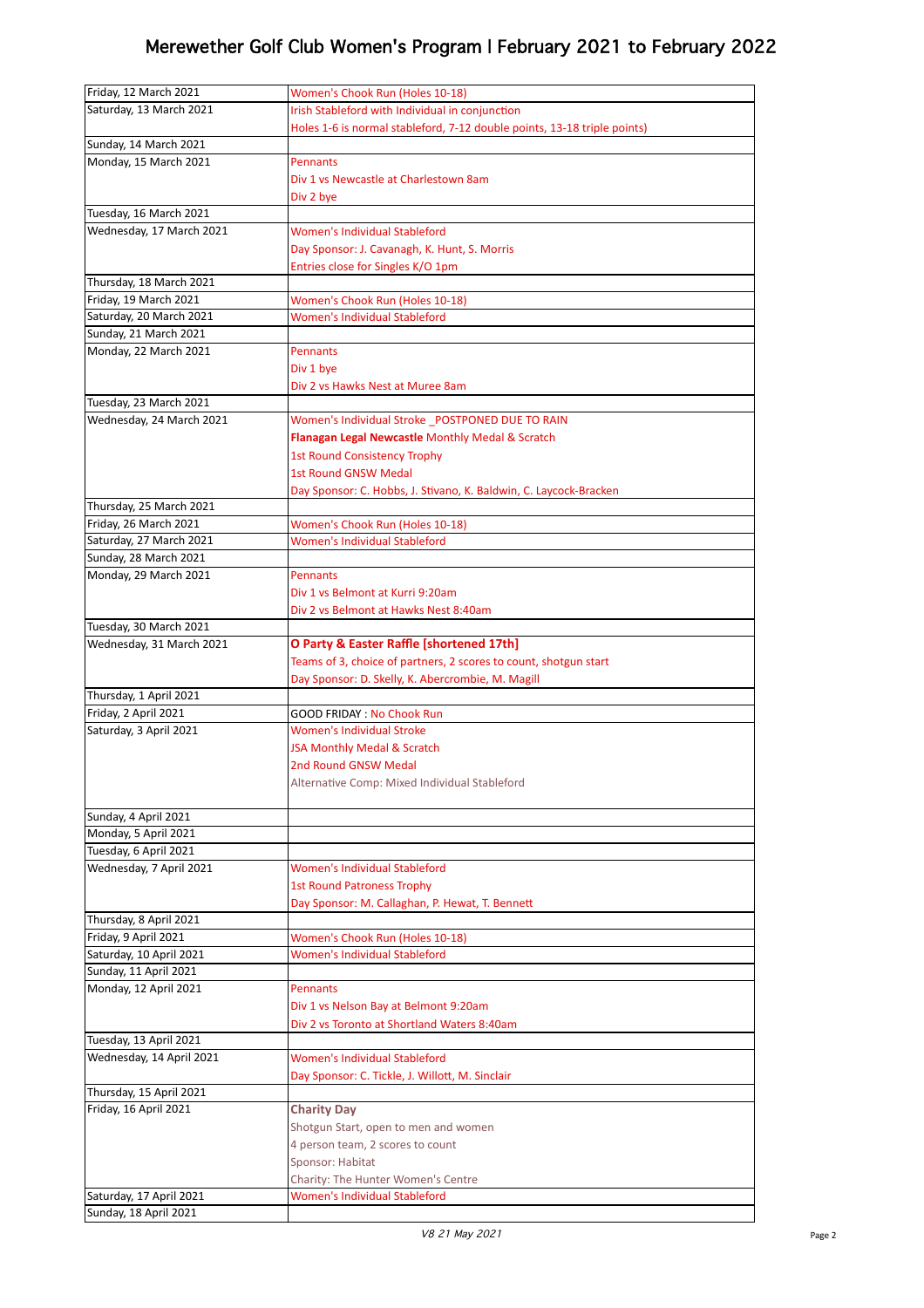| Monday, 19 April 2021    |                                                           |
|--------------------------|-----------------------------------------------------------|
| Tuesday, 20 April 2021   |                                                           |
| Wednesday, 21 April 2021 | Women's Individual Stroke                                 |
|                          | Flanagan Legal Newcastle Monthly Medal & Scratch          |
|                          | <b>1st Round GNSW Medal</b>                               |
|                          | Day Sponsor: ALARE (Anne Cuskelly)                        |
| Thursday, 22 April 2021  |                                                           |
| Friday, 23 April 2021    | Women's Chook Run (Holes 10-18)                           |
| Saturday, 24 April 2021  | Women's Individual Stableford                             |
| Sunday, 25 April 2021    |                                                           |
| Monday, 26 April 2021    |                                                           |
| Tuesday, 27 April 2021   |                                                           |
| Wednesday, 28 April 2021 | Women's Individual Stableford                             |
|                          | <b>1st Round President's Trophy</b>                       |
|                          | Day Sponsor: W. Wilkinson, M. Pearson, V. Willis, C. Hogg |
| Thursday, 29 April 2021  |                                                           |
| Friday, 30 April 2021    | Women's Chook Run (Holes 10-18)                           |
| Saturday, 1 May 2021     | Women's Individual Stroke                                 |
|                          | JSA Monthly Medal & Scratch                               |
|                          | 3rd Round GNSW Medal Weekend                              |
|                          | Alternative Comp: Mixed Stableford                        |
| Sunday, 2 May 2021       |                                                           |
| Monday, 3 May 2021       |                                                           |
| Tuesday, 4 May 2021      |                                                           |
| Wednesday, 5 May 2021    | Women's Individual Stableford                             |
|                          | Mother's Day Trophy - Sponsor: N. Stewart                 |
|                          | Day Sponsor: Female Focus (Anne Cuskelly's daughter)      |
| Thursday, 6 May 2021     |                                                           |
| Friday, 7 May 2021       | Women's Chook Run (Holes 10-18)                           |
| Saturday, 8 May 2021     | Women's Individual Stableford                             |
| Sunday, 9 May 2021       |                                                           |
| Monday, 10 May 2021      | Pennants                                                  |
|                          | Div 1 vs Charlestown at Maitland 8:40am                   |
| Tuesday, 11 May 2021     | Div 2 vs Muree at Belmont 8:20am                          |
| Wednesday, 12 May 2021   | Women's Individual Stableford                             |
|                          | 2nd round Presdent's Trophy                               |
|                          | Day Sponsor: L. Davis, D. Nicholl, B. Rowland             |
| Thursday, 13 May 2021    |                                                           |
| Friday, 14 May 2021      | Women's Chook Run (Holes 10-18)                           |
| Saturday, 15 May 2021    | Women's Individual Stableford                             |
| Sunday, 16 May 2021      |                                                           |
| Monday, 17 May 2021      | <b>Pennants</b>                                           |
|                          | Div 1 vs Kurri at Nelson Bay 8am!                         |
|                          | Div 2 vs Shortland Waters at Pacific Dunes 8am            |
| Tuesday, 18 May 2021     |                                                           |
| Wednesday, 19 May 2021   | Merewether Open Day - a Beryl Tobin event                 |
|                          | Merewether Clarke Cup (Best Scratch)                      |
|                          | Amy Smith Salver (Best Net)                               |
|                          | Doreen Edwards Plate (Best Stableford)                    |
|                          | 2nd Round GNSW Medal                                      |
|                          | Flanagan Legal Newcastle Monthly Medal & Scratch          |
|                          | Sponsored by Markey Insurance Brokers & Liquor Stax       |
| Thursday, 20 May 2021    |                                                           |
| Friday, 21 May 2021      | Women's Chook Run (Holes 10-18)                           |
| Saturday, 22 May 2021    | Women's Individual Stableford                             |
| Sunday, 23 May 2021      |                                                           |
| Monday, 24 May 2021      | <b>Pennants</b>                                           |
|                          | Div 1 vs Maitland at Newcastle 8:40am                     |
|                          | Div 2 vs Pacific Dunes at Toronto 8am                     |
| Tuesday, 25 May 2021     |                                                           |
| Wednesday, 26 May 2021   | Qualifying Round for NSW Women's KENO team event          |
|                          | 4BBB 2 Person Ambrose \$5 per pair                        |
|                          | Choice of partner                                         |
|                          | (District winner goes to Bonville)                        |
|                          | Day Sponsor: Nok Griffiths                                |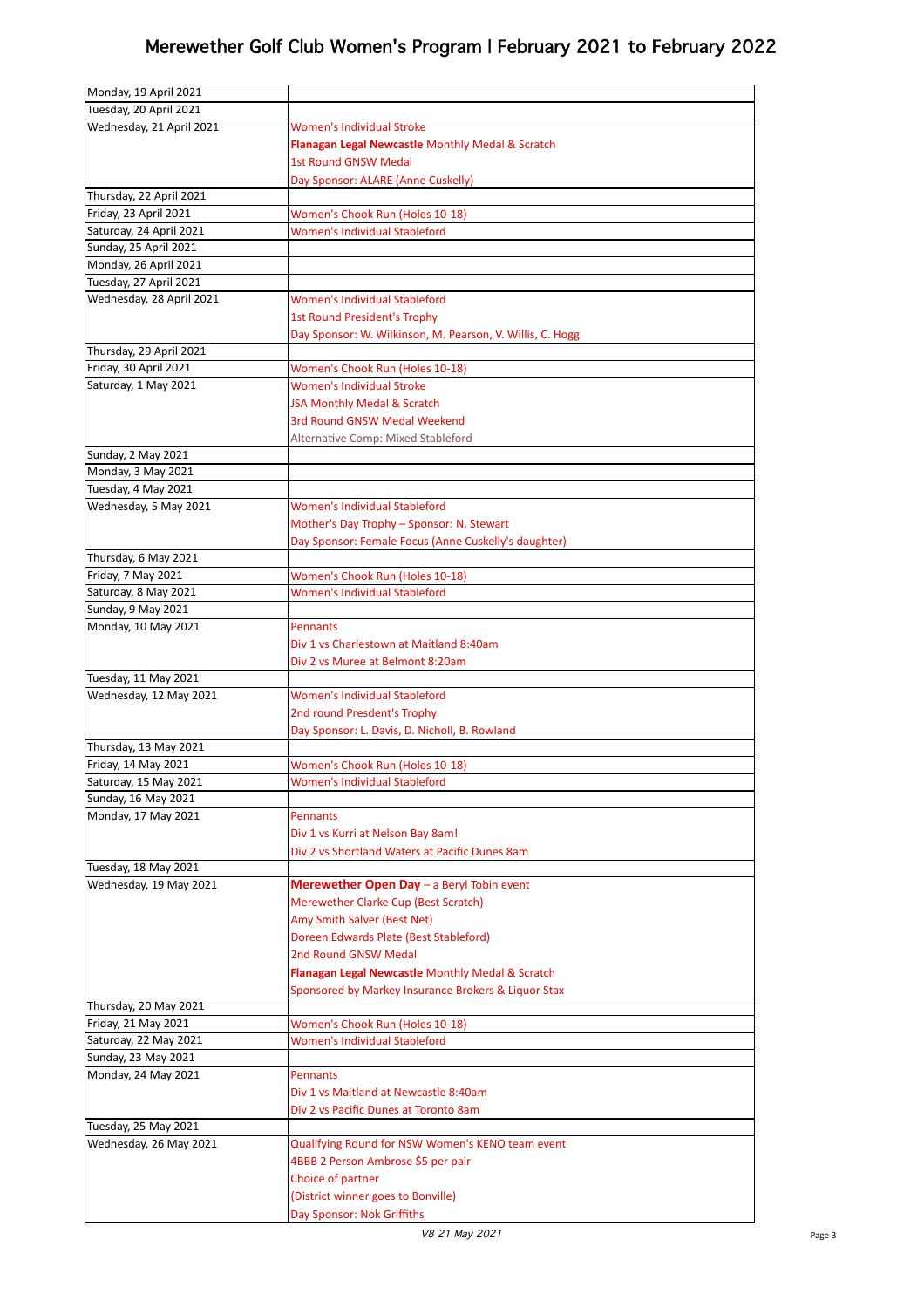| Thursday, 27 May 2021   |                                                             |
|-------------------------|-------------------------------------------------------------|
| Friday, 28 May 2021     | Women's Chook Run (Holes 10-18)                             |
| Saturday, 29 May 2021   | <b>Women's Individual Stableford</b>                        |
| Sunday, 30 May 2021     |                                                             |
| Monday, 31 May 2021     |                                                             |
| Tuesday, 1 June 2021    |                                                             |
|                         |                                                             |
| Wednesday, 2 June 2021  | Women's Individual Stableford                               |
|                         | <b>3rd Round President's Trophy</b>                         |
|                         | Day Sponsor: J. Doherty, J. Oakey, J. Hubbard, S. Lowe      |
| Thursday, 3 June 2021   |                                                             |
| Friday, 4 June 2021     | Women's Chook Run (Holes 10-18)                             |
| Saturday, 5 June 2021   | <b>Women's Individul Stroke</b>                             |
|                         | JSA Monthly Medal & Scratch                                 |
|                         | 4th Round GNSW Medal Weekend                                |
|                         | Alternative Comp: Mixed Individual Stableford               |
| Sunday, 6 June 2021     |                                                             |
| Monday, 7 June 2021     |                                                             |
| Tuesday, 8 June 2021    | Minors' invitation day (to play the Minors' course)         |
| Wednesday, 9 June 2021  | <b>Women's Individual Stroke</b>                            |
|                         |                                                             |
|                         | Flanagan Legal Newcastle Monthly Medal & Scratch            |
|                         | <b>1st Round Consistency Trophy</b>                         |
|                         | 3rd Round GNSW Medal                                        |
|                         | Day Sponsor: L. Hadden, P. Hewat, B. Power, S. Horton       |
| Thursday, 10 June 2021  |                                                             |
| Friday, 11 June 2021    | Women's Chook Run (Holes 10-18)                             |
| Saturday, 12 June 2021  | Women's Individual Stableford                               |
| Sunday, 13 June 2021    |                                                             |
| Monday, 14 June 2021    |                                                             |
| Tuesday, 15 June 2021   |                                                             |
| Wednesday, 16 June 2021 | <b>Women's 4BBB</b>                                         |
|                         | GNSW Bowl \$5 entry pp                                      |
|                         | Day Sponsor: M. Bourke, K. Rees, C. Mulley, V. Psaros       |
| Thursday, 17 June 2021  |                                                             |
|                         |                                                             |
|                         |                                                             |
| Friday, 18 June 2021    | Women's Chook Run (Holes 10-18)                             |
| Saturday, 19 June 2021  | <b>Women's Individual Stableford</b>                        |
| Sunday, 20 June 2021    |                                                             |
| Monday, 21 June 2021    |                                                             |
| Tuesday, 22 June 2021   |                                                             |
| Wednesday, 23 June 2021 | <b>Stroke from 24 March</b>                                 |
|                         | Flanagan Legal Newcastle Monthly Medal & Scratch            |
|                         |                                                             |
|                         | 1st Round Consistency Trophy<br><b>1st Round GNSW Medal</b> |
|                         |                                                             |
|                         | Day Sponsor: A. Goninen, R. Hampton, D. Johnson, K. Emerson |
| Thursday, 24 June 2021  |                                                             |
| Friday, 25 June 2021    | Women's Chook Run (Holes 10-18)                             |
| Saturday, 26 June 2021  | Women's Individual Stableford                               |
|                         | Nominations Close for Weekend K/O (Sponsor C. Knox)         |
| Sunday, 27 June 2021    |                                                             |
| Monday, 28 June 2021    |                                                             |
| Tuesday, 29 June 2021   |                                                             |
| Wednesday, 30 June 2021 | Women's Individual Stableford                               |
|                         | Grandmother's Trophy (Sponsor K. Stephenson)                |
|                         | Day Sponsor: M. Liddell, R. Wells, C. Hickey                |
| Thursday, 1 July 2021   |                                                             |
| Friday, 2 July 2021     | Women's Chook Run (Holes 10-18)                             |
| Saturday, 3 July 2021   | <b>Women's Individual Stroke</b>                            |
|                         | JSA Monthly Medal & Scratch                                 |
|                         | 5th Round GNSW Medal Weekend                                |
|                         |                                                             |
|                         | Alternative Comp: Mixed Individual Stableford               |
| Sunday, 4 July 2021     |                                                             |
| Monday, 5 July 2021     |                                                             |
| Tuesday, 6 July 2021    |                                                             |
| Wednesday, 7 July 2021  | Women's Individual Stroke                                   |
|                         | Flanagan Legal Newcastle Monthly Medal & Scratch            |
|                         | 5th Round GNSW Medal<br>Day Sponsor: S. Jeffrey, S. Wilson  |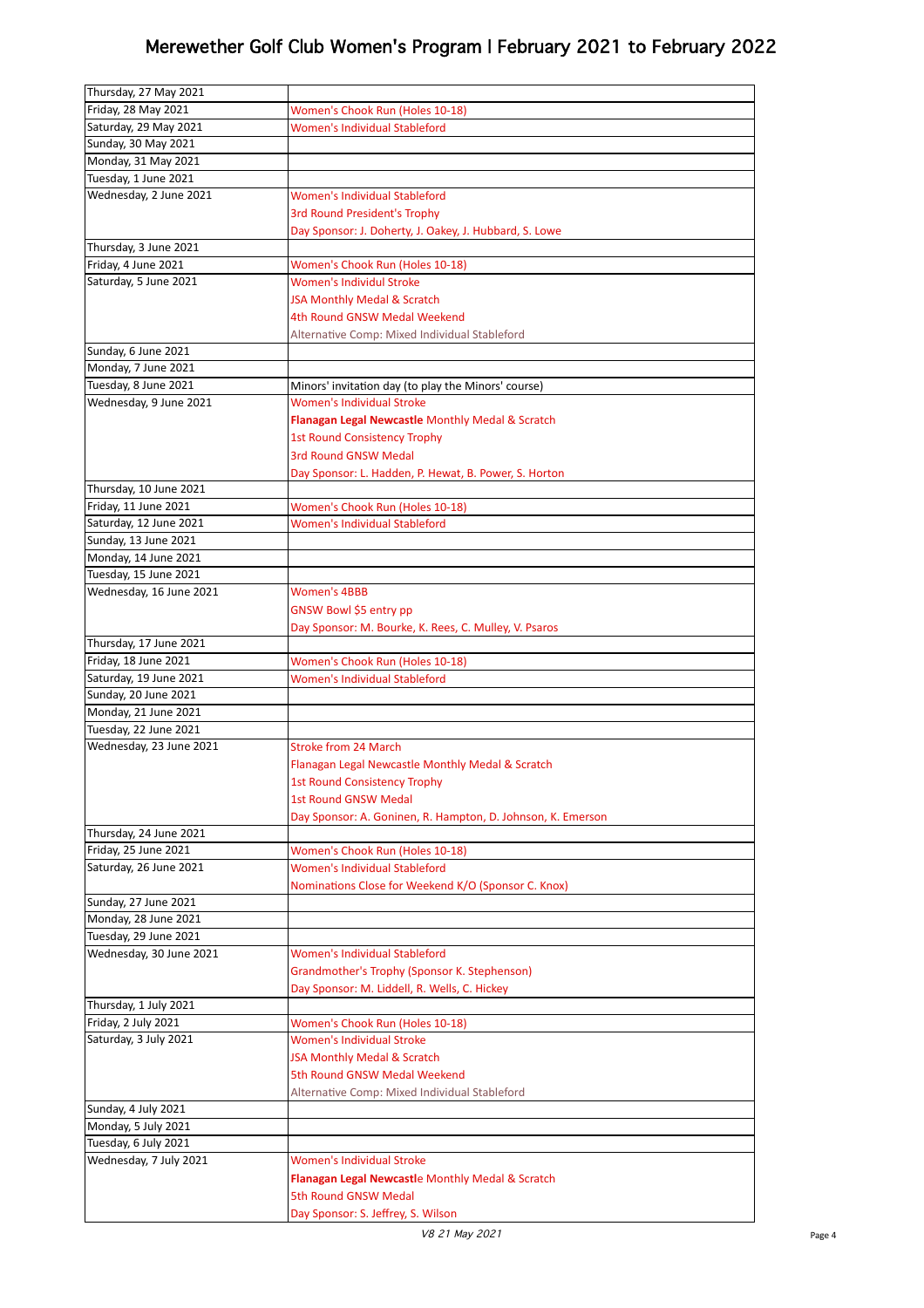| Thursday, 8 July 2021     |                                                                                             |
|---------------------------|---------------------------------------------------------------------------------------------|
| Friday, 9 July 2021       | Women's Chook Run (Holes 10-18)                                                             |
| Saturday, 10 July 2021    | <b>Women's Individual Stableford</b>                                                        |
| Sunday, 11 July 2021      |                                                                                             |
| Monday, 12 July 2021      | <b>NHGLGA Country Cup at Muswellbrook</b>                                                   |
| Tuesday, 13 July 2021     |                                                                                             |
| Wednesday, 14 July 2021   | Women's Individual Stableford                                                               |
|                           | 2nd Round Patroness Trophy                                                                  |
|                           | Day Sponsor: K. Thomas                                                                      |
| Thursday, 15 July 2021    |                                                                                             |
| Friday, 16 July 2021      | Women's Chook Run (Holes 10-18)                                                             |
| Saturday, 17 July 2021    | <b>Women's Individual Stableford</b>                                                        |
| Sunday, 18 July 2021      |                                                                                             |
| Monday, 19 July 2021      |                                                                                             |
| Tuesday, 20 July 2021     |                                                                                             |
| Wednesday, 21 July 2021   | Women's Individual Stableford                                                               |
|                           | Day Sponsor: S. Simmington, J. Crosbie, E. McKenzie, H. Dalton                              |
| Thursday, 22 July 2021    |                                                                                             |
| Friday, 23 July 2021      | Women's Chook Run (Holes 10-18)                                                             |
| Saturday, 24 July 2021    | Women's Individual Stableford                                                               |
| Sunday, 25 July 2021      | NHDLGA 36 Hole Championship at Nelson Bay Day 1                                             |
| Monday, 26 July 2021      | NHDLGA 36 Hole Championship at Nelson Bay Day 2                                             |
| Tuesday, 27 July 2021     |                                                                                             |
| Wednesday, 28 July 2021   | Women's 36 Hole Foursomes Championship                                                      |
|                           | <b>Alternative Comp 18 Hole Foursomes</b>                                                   |
|                           | <b>Choice of Partner</b>                                                                    |
|                           | Sponsored by Fernance Family Holdings                                                       |
| Thursday, 29 July 2021    |                                                                                             |
| Friday, 30 July 2021      | Women's Chook Run (Holes 10-18)                                                             |
| Saturday, 31 July 2021    | Women's Individual Stableford                                                               |
| Sunday, 1 August 2021     |                                                                                             |
| Monday, 2 August 2021     |                                                                                             |
| Tuesday, 3 August 2021    |                                                                                             |
|                           |                                                                                             |
| Wednesday, 4 August 2021  | <b>Women's Individual Stroke</b>                                                            |
|                           | Flanagan Legal Newcastle Monthly Medal & Scratch                                            |
|                           | <b>3rd Round Consistency Trophy</b>                                                         |
|                           | District Medal \$2 entry                                                                    |
|                           | 6th Round GNSW Medal                                                                        |
|                           | Day Sponsors: Ex-Presidents (B. Browne, D. Clarke, D.Edwards, B. Power, K. Stephenson, K.   |
|                           | Cook, L. Flanagan)                                                                          |
| Thursday, 5 August 2021   |                                                                                             |
| Friday, 6 August 2021     | Women's Chook Run (Holes 10-18)                                                             |
| Saturday, 7 August 2021   | <b>Women's Individual Stroke</b>                                                            |
|                           | <b>JSA Monthly Medal and Scratch</b>                                                        |
|                           | 6th Round GNSW Medal Weekend                                                                |
|                           | Weekend District medal \$2 entry                                                            |
|                           | Alternative Comp: Mixed Individual Stableford                                               |
| Sunday, 8 August 2021     |                                                                                             |
| Monday, 9 August 2021     |                                                                                             |
| Tuesday, 10 August 2021   |                                                                                             |
| Wednesday, 11 August 2021 | <b>LADY MAYORESS' BOWL</b>                                                                  |
|                           | Team of 4, choice or partners                                                               |
|                           | 3 scores Par 5, 2 scores Par 4, 1 score Par 3                                               |
|                           | <b>Shotgun Start</b>                                                                        |
|                           | <b>Women Visitors Welcome</b>                                                               |
|                           | Sponsored by TaylorLowe Accountants (Sharon Lowe's son)                                     |
| Thursday, 12 August 2021  |                                                                                             |
| Friday, 13 August 2021    | Women's Chook Run (Holes 10-18)                                                             |
| Saturday, 14 August 2021  | <b>Women's Individual Stableford</b>                                                        |
|                           | Egerton Cup (best stableford) sponsored by Mary & Henry Egerton                             |
| Sunday, 15 August 2021    |                                                                                             |
| Monday, 16 August 2021    | NHDLGA Women's Foursomes Championships at Charlestown                                       |
| Tuesday, 17 August 2021   |                                                                                             |
| Wednesday, 18 August 2021 | <b>Women's Individual Stableford</b>                                                        |
|                           | <b>3rd Round Patroness Trophy</b><br>Day Sponsor: R. Moir, K. Lyons, C. Johnston, M. Walker |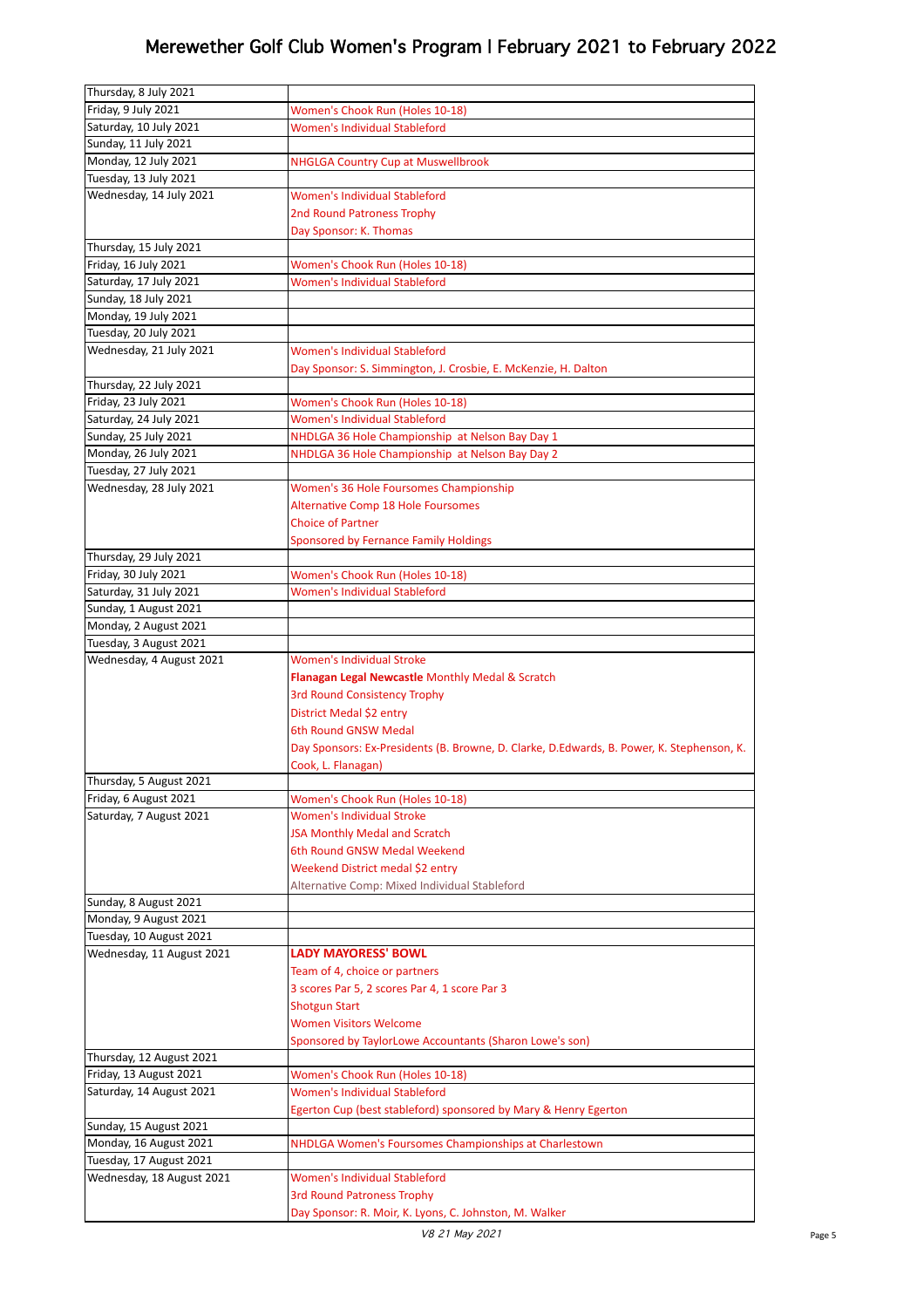| Thursday, 19 August 2021                                 |                                                                           |
|----------------------------------------------------------|---------------------------------------------------------------------------|
| Friday, 20 August 2021                                   | Women's Chook Run (Holes 10-18)                                           |
| Saturday, 21 August 2021                                 | <b>Women's Individual Stableford</b>                                      |
| Sunday, 22 August 2021                                   |                                                                           |
| Monday, 23 August 2021                                   |                                                                           |
| Tuesday, 24 August 2021                                  |                                                                           |
| Wednesday, 25 August 2021                                | <b>Women's Individual Stableford</b>                                      |
|                                                          | Day Sponsor: K. Downing, M. Heritage, M. Bishop                           |
| Thursday, 26 August 2021                                 |                                                                           |
| Friday, 27 August 2021                                   | Women's Chook Run (Holes 10-18)                                           |
| Saturday, 28 August 2021                                 | <b>Women's Individual Stableford</b>                                      |
| Sunday, 29 August 2021                                   |                                                                           |
| Monday, 30 August 2021                                   |                                                                           |
| Tuesday, 31 August 2021                                  |                                                                           |
| Wednesday, 1 September 2021                              | <b>Women's Individual Stableford</b>                                      |
|                                                          | Day Sponsor: D. Hadden, B. Twiss, L. Vincer, P. Hewat                     |
| Thursday, 2 September 2021                               |                                                                           |
| Friday, 3 September 2021                                 | Women's Chook Run (Holes 10-18)                                           |
| Saturday, 4 September 2021                               | <b>Women's Individual Stroke</b>                                          |
|                                                          | <b>JSA Monthly Medal and Scratch</b>                                      |
|                                                          | Women's Individual Stroke - 18 Holes                                      |
|                                                          | Alternative Comp: Mixed Individual Stableford                             |
| Sunday, 5 September 2021                                 |                                                                           |
| Monday, 6 September 2021                                 |                                                                           |
| Tuesday, 7 September 2021                                |                                                                           |
| Wednesday, 8 September 2021                              | <b>Women's Individual Stableford</b>                                      |
|                                                          | Day Sponsor: P. Haydon, J. Geddes, O. Sullivan, M. Porter                 |
| Thursday, 9 September 2021                               |                                                                           |
| Friday, 10 September 2021                                | Women's Chook Run (Holes 10-18)                                           |
| Saturday, 11 September 2021                              | Women's Individual Stableford                                             |
| Sunday, 12 September 2021                                |                                                                           |
| Monday, 13 September 2021                                |                                                                           |
| Tuesday, 14 September 2021                               |                                                                           |
|                                                          |                                                                           |
| Wednesday, 15 September 2021                             | Women's Individual Stableford                                             |
|                                                          | Day Sponsor: K. Turnbull, D. Kelly, A. Ibbotson, R. Gallagher             |
| Thursday, 16 September 2021                              |                                                                           |
| Friday, 17 September 2021                                | Women's Chook Run (Holes 10-18)                                           |
| Saturday, 18 September 2021                              | Women's Saturday 18 Hole Foursomes (net event)                            |
| Sunday, 19 September 2021                                |                                                                           |
| Monday, 20 September 2021                                |                                                                           |
| Tuesday, 21 September 2021                               |                                                                           |
| Wednesday, 22 September 2021                             | <b>Women's Individual Stroke</b>                                          |
|                                                          | Flanagan Legal Newcastle Monthly Medal & Scratch                          |
|                                                          | 1st Qualifying Round Club Championships (3 Divisions)                     |
|                                                          | <b>Club Championship Sponsor: THIRDi</b>                                  |
|                                                          | 4th Round Consistency Trophy                                              |
|                                                          | <b>Alternative Comp: Stableford</b>                                       |
|                                                          | Day Sponsor: D. Gadd, M. Crawford, K. Feighan, H. Stephens                |
| Thursday, 23 September 2021                              |                                                                           |
| Friday, 24 September 2021                                | Women's Chook Run (Holes 10-18)                                           |
| Saturday, 25 September 2021<br>Sunday, 26 September 2021 | <b>Women's Individual Stableford</b><br>District Mixed Foursomes at Muree |
| Monday, 27 September 2021                                |                                                                           |
| Tuesday, 28 September 2021                               |                                                                           |
| Wednesday, 29 September 2021                             | <b>Women's Individual Stroke</b>                                          |
|                                                          | 2nd Qualifying Round Club Championships (3 Divisions)                     |
|                                                          | <b>Club Championship Sponsor THIRDi</b>                                   |
|                                                          | Flanagan Legal Newcastle Monthly Medal & Scratch (October)                |
|                                                          | Alternative Comp: Individual Stableford                                   |
| Thursday, 30 September 2021                              |                                                                           |
| Friday, 1 October 2021                                   | Women's Chook Run (Holes 10-18)                                           |
| Saturday, 2 October 2021                                 | Merewether Cup (men & women) THIRDi sponsor                               |
|                                                          | Women's Individual Stroke Scratch & Net                                   |
|                                                          | Alternative Comp: Mixed Individual Stableford                             |
| Sunday, 3 October 2021<br>Monday, 4 October 2021         |                                                                           |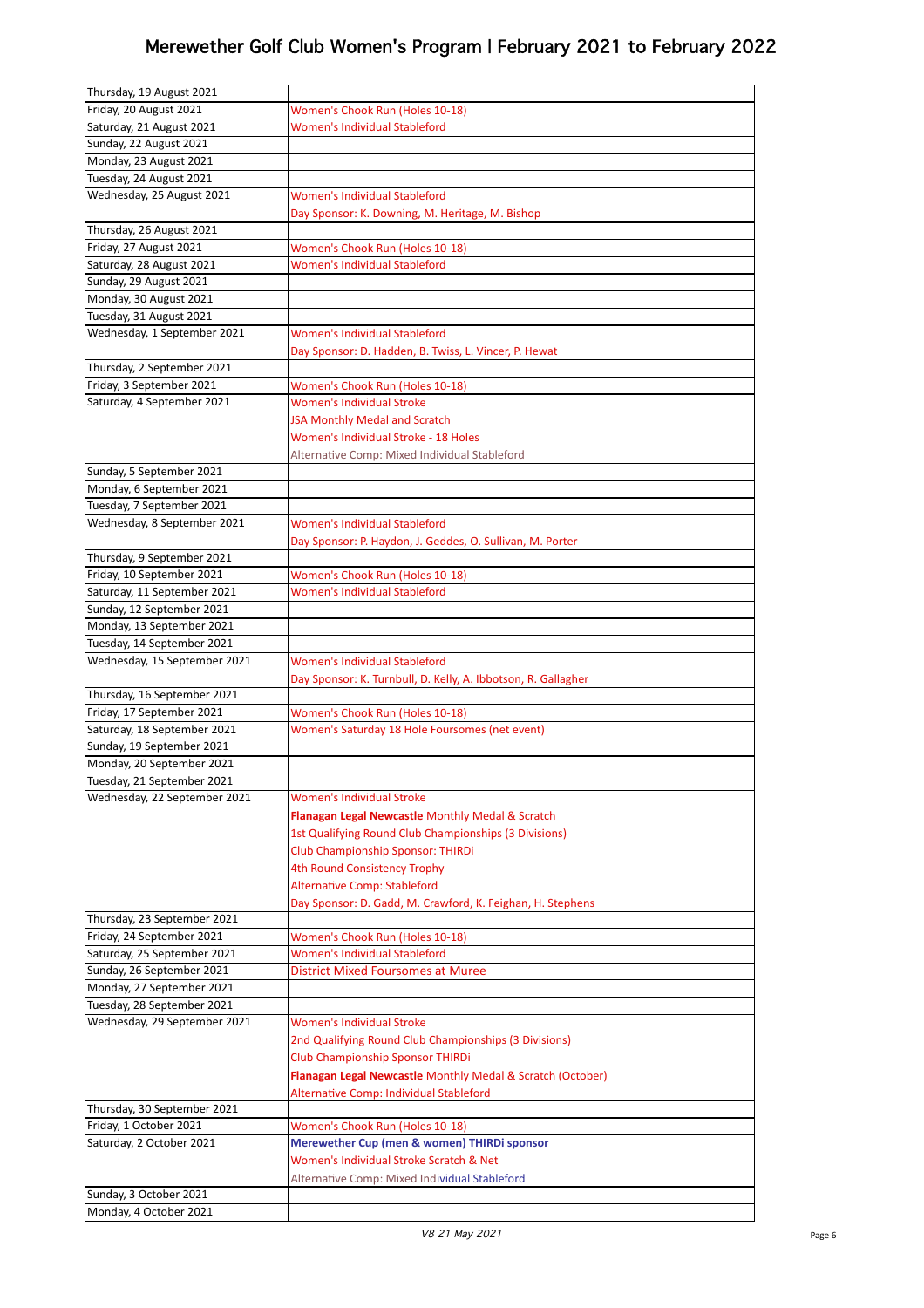| Tuesday, 5 October 2021     |                                                                                     |
|-----------------------------|-------------------------------------------------------------------------------------|
| Wednesday, 6 October 2021   | Club Championships: 1st Elmination Round (match play)                               |
|                             | Alternative Comp: Women's Individual Stableford                                     |
| Thursday, 7 October 2021    |                                                                                     |
| Friday, 8 October 2021      | Women's Chook Run (Holes 10-18)                                                     |
| Saturday, 9 October 2021    | <b>Women's Individual Stroke</b>                                                    |
|                             | 1st Round Saturday Women's Salver (net event)                                       |
|                             | Sponsor: T. Trevethan                                                               |
|                             | JSA Monthly Medal & Scratch                                                         |
| Sunday, 10 October 2021     |                                                                                     |
| Monday, 11 October 2021     |                                                                                     |
| Tuesday, 12 October 2021    |                                                                                     |
| Wednesday, 13 October 2021  | Club Championships: 2nd Elmination Round (match play)                               |
|                             | <b>Club Championship Sponsor THIRDi</b>                                             |
|                             | Alternative Comp: Women's Individual Stableford                                     |
| Thursday, 14 October 2021   |                                                                                     |
| Friday, 15 October 2021     |                                                                                     |
| Saturday, 16 October 2021   | Women's Chook Run (Holes 10-18)<br><b>Women's Individual Stroke</b>                 |
|                             |                                                                                     |
|                             | 2nd Round Saturday Women's Salver (net event)                                       |
|                             | Sponsor: T. Trevethan                                                               |
| Sunday, 17 October 2021     | Final of Club Championships (match play)                                            |
|                             | <b>Club Championship Sponsor THIRDi</b>                                             |
| Monday, 18 October 2021     | Vet's Salver & Golf NSW Medal Playoff at Toronto                                    |
| Tuesday, 19 October 2021    |                                                                                     |
| Wednesday, 20 October 2021  | <b>Women's AGM</b> (8am in the Clubhouse)                                           |
|                             | Captain vs President match play                                                     |
| Thursday, 21 October 2021   |                                                                                     |
| Friday, 22 October 2021     | Women's Chook Run (Holes 10-18)                                                     |
| Saturday, 23 October 2021   | <b>Women's Individual Stroke</b>                                                    |
|                             | 3rd Round Saturday Women's Salver (net event)                                       |
|                             | Sponsor: T. Trevethan                                                               |
|                             | Monthly Medal Playoff for those in contention (winners in Nov 2020 to October 2021) |
| Sunday, 24 October 2021     |                                                                                     |
| Monday, 25 October 2021     |                                                                                     |
| Tuesday, 26 October 2021    |                                                                                     |
| Wednesday, 27 October 2021  | Women's individual Stableford                                                       |
|                             | Monthly Medal Playoff (stroke)                                                      |
|                             | Day Sponsor: J. Bland, D. Manhood, J. Halton, C. Free                               |
| Thursday, 28 October 2021   |                                                                                     |
| Friday, 29 October 2021     | Women's Chook Run (Holes 10-18)                                                     |
| Saturday, 30 October 2021   | <b>Women's Individual Stroke</b>                                                    |
|                             | Final Round Saturday Women's Salver (net event)                                     |
|                             | Sponsor: T. Trevethan                                                               |
|                             | JSA Monthly Medal & Scratch (for November)                                          |
| Sunday, 31 October 2021     |                                                                                     |
| Monday, 1 November 2021     |                                                                                     |
| Tuesday, 2 November 2021    |                                                                                     |
| Wednesday, 3 November 2021  | <b>Minors' Invitation Day (red course)</b>                                          |
|                             | Team of 4, 2 scores to count                                                        |
|                             | Draw for partners                                                                   |
|                             | Day Sponsor: Nok Griffith                                                           |
| Thursday, 4 November 2021   |                                                                                     |
| Friday, 5 November 2021     | Women's Chook Run (Holes 10-18)                                                     |
| Saturday, 6 November 2021   | Women's Individual Stableford                                                       |
| Sunday, 7 November 2021     |                                                                                     |
| Monday, 8 November 2021     | Champion of Champions and District Medal at Merewether                              |
| Tuesday, 9 November 2021    |                                                                                     |
| Wednesday, 10 November 2021 | <b>Women's Individual Stableford</b>                                                |
|                             | Day Sponsor: M. Stewart, M. Hoskins, A. Dwyer, L. Merchant                          |
| Thursday, 11 November 2021  |                                                                                     |
| Friday, 12 November 2021    | Women's Chook Run (Holes 10-18)                                                     |
| Saturday, 13 November 2021  | <b>Women's Individual Stableford</b>                                                |
| Sunday, 14 November 2021    |                                                                                     |
| Monday, 15 November 2021    |                                                                                     |
|                             |                                                                                     |
| Tuesday, 16 November 2021   |                                                                                     |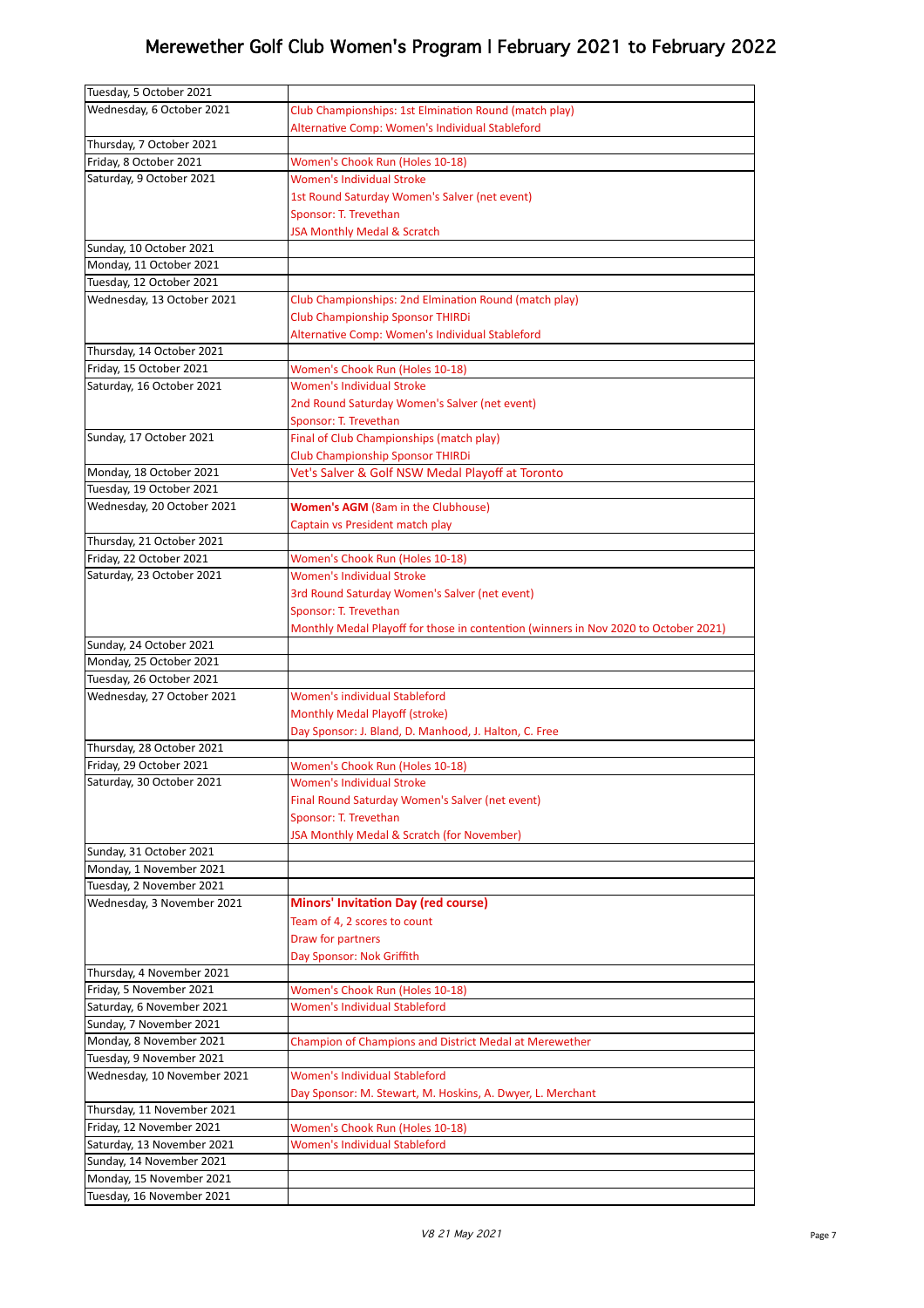| Wednesday, 17 November 2021 | <b>Women's Individual Par</b>                                     |
|-----------------------------|-------------------------------------------------------------------|
|                             |                                                                   |
|                             | Day Sponsor: C. Hobbs, J. Stivano, K. Baldwin, C. Laycock-Bracken |
| Thursday, 18 November 2021  | <b>Women's Presentation Evening</b>                               |
|                             | 6 for 6:30                                                        |
| Friday, 19 November 2021    | Women's Chook Run (Holes 10-18)                                   |
| Saturday, 20 November 2021  | Women's Individual Stableford (Saturday Women's Invitational)     |
| Sunday, 21 November 2021    |                                                                   |
| Monday, 22 November 2021    |                                                                   |
| Tuesday, 23 November 2021   |                                                                   |
| Wednesday, 24 November 2021 | Women's Individual Stableford                                     |
|                             |                                                                   |
|                             | Day Sponsor:                                                      |
| Thursday, 25 November 2021  |                                                                   |
| Friday, 26 November 2021    | <b>Turkey Trot</b>                                                |
|                             | <b>Women's Individual Stroke Holes 10-18</b>                      |
|                             | Sponsored by Doreen Edwards & Jenelle Coughlan                    |
|                             | Turkeys presented at Christmas Lunch                              |
| Saturday, 27 November 2021  | <b>Women's Individual Stableford</b>                              |
| Sunday, 28 November 2021    |                                                                   |
| Monday, 29 November 2021    |                                                                   |
| Tuesday, 30 November 2021   |                                                                   |
| Wednesday, 1 December 2021  | <b>Summer Comp starts</b>                                         |
|                             | Women's Individual Stableford 18 or 9 Holes                       |
| Thursday, 2 December 2021   |                                                                   |
| Friday, 3 December 2021     | Women's Chook Run (Holes 10-18)                                   |
| Saturday, 4 December 2021   | <b>Women's Individual Stroke</b>                                  |
|                             |                                                                   |
|                             | JSA Monthly Medal and Scratch                                     |
|                             | Alternative Comp: Mixed Individual Stableford                     |
|                             |                                                                   |
| Sunday, 5 December 2021     |                                                                   |
| Monday, 6 December 2021     |                                                                   |
| Tuesday, 7 December 2021    |                                                                   |
| Wednesday, 8 December 2021  | <b>Summer Comp</b>                                                |
|                             | Women's Individual Stableford 18 or 9 Holes                       |
| Thursday, 9 December 2021   |                                                                   |
| Friday, 10 December 2021    | Women's Chook Run (Holes 10-18)                                   |
| Saturday, 11 December 2021  | <b>Women's Individual Stableford</b>                              |
|                             | <b>Saturday Summer Comp</b>                                       |
| Sunday, 12 December 2021    |                                                                   |
|                             |                                                                   |
| Monday, 13 December 2021    |                                                                   |
| Tuesday, 14 December 2021   |                                                                   |
| Wednesday, 15 December 2021 | <b>Women's Christmas Lunch</b>                                    |
|                             | & Turkey Trot Presentation                                        |
|                             | Team of 3: Rosanna's Special Xmas Comp                            |
| Thursday, 16 December 2021  |                                                                   |
| Friday, 17 December 2021    | Women's Chook Run (Holes 10-18)                                   |
| Saturday, 18 December 2021  | <b>Women's Individual Stableford</b>                              |
|                             | <b>Saturday Summer Comp</b>                                       |
| Sunday, 19 December 2021    |                                                                   |
| Monday, 20 December 2021    |                                                                   |
| Tuesday, 21 December 2021   |                                                                   |
| Wednesday, 22 December 2021 | <b>Summer Comp</b>                                                |
|                             | Women's Individual Stableford 18 or 9 Holes                       |
| Thursday, 23 December 2021  |                                                                   |
|                             |                                                                   |
| Friday, 24 December 2021    | Women's Chook Run (Holes 10-18)                                   |
| Saturday, 25 December 2021  | Christmas Day                                                     |
| Sunday, 26 December 2021    | <b>Boxing Day</b>                                                 |
| Monday, 27 December 2021    |                                                                   |
| Tuesday, 28 December 2021   |                                                                   |
| Wednesday, 29 December 2021 | <b>Summer Comp</b>                                                |
|                             | Women's Individual Stableford 18 or 9 Holes                       |
| Thursday, 30 December 2021  |                                                                   |
| Friday, 31 December 2021    | Women's Chook Run (Holes 10-18)                                   |
| Saturday, 1 January 2022    | New Year's Day                                                    |
| Sunday, 2 January 2022      |                                                                   |
| Monday, 3 January 2022      |                                                                   |
|                             |                                                                   |
| Tuesday, 4 January 2022     |                                                                   |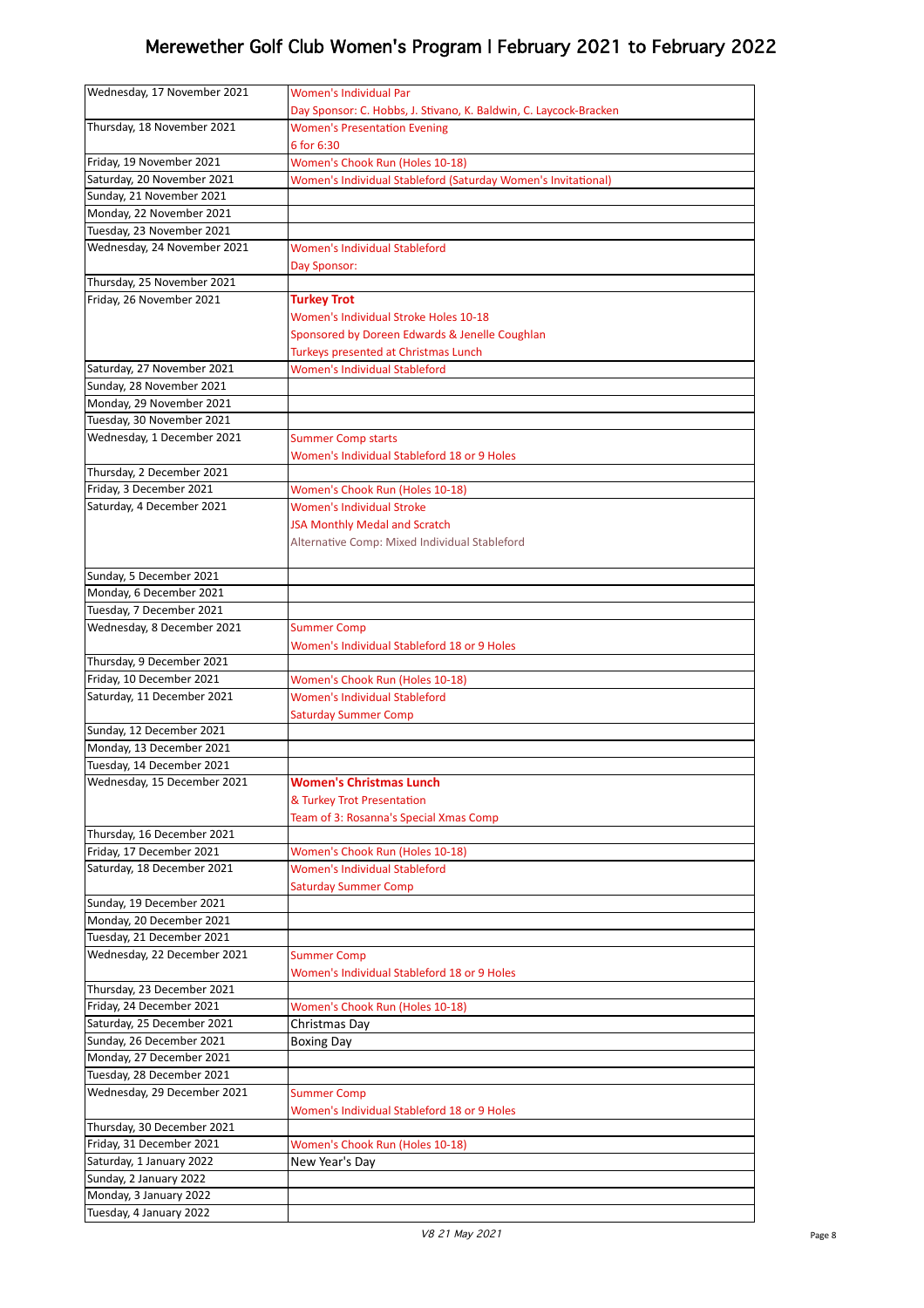| Wednesday, 5 January 2022                          | <b>Summer Comp</b>                                                         |
|----------------------------------------------------|----------------------------------------------------------------------------|
|                                                    | Women's Individual Stableford 18 or 9 Holes                                |
| Thursday, 6 January 2022                           |                                                                            |
| Friday, 7 January 2022                             | Women's Chook Run (Holes 10-18)                                            |
| Saturday, 8 January 2022                           | <b>Women's Individual Stroke</b>                                           |
|                                                    | <b>JSA Monthly Medal and Scratch</b>                                       |
|                                                    | Alternative Comp: Mixed Individual Stableford                              |
|                                                    |                                                                            |
| Sunday, 9 January 2022                             |                                                                            |
| Monday, 10 January 2022                            |                                                                            |
| Tuesday, 11 January 2022                           |                                                                            |
| Wednesday, 12 January 2022                         | <b>Summer Comp</b>                                                         |
|                                                    | Women's Individual Stableford 18 or 9 Holes                                |
| Thursday, 13 January 2022                          |                                                                            |
| Friday, 14 January 2022                            | Women's Chook Run (Holes 10-18)                                            |
| Saturday, 15 January 2022                          | <b>Women's Individual Stableford</b>                                       |
|                                                    | <b>Saturday Summer Comp</b>                                                |
| Sunday, 16 January 2022                            |                                                                            |
| Monday, 17 January 2022                            |                                                                            |
| Tuesday, 18 January 2022                           |                                                                            |
| Wednesday, 19 January 2022                         | <b>Summer Comp</b>                                                         |
|                                                    | Women's Individual Stableford 18 or 9 Holes                                |
| Thursday, 20 January 2022                          |                                                                            |
| Friday, 21 January 2022                            | Women's Chook Run (Holes 10-18)                                            |
| Saturday, 22 January 2022                          | Women's Individual Stableford                                              |
|                                                    | <b>Saturday Summer Comp</b>                                                |
| Sunday, 23 January 2022                            |                                                                            |
| Monday, 24 January 2022                            |                                                                            |
| Tuesday, 25 January 2022                           |                                                                            |
| Wednesday, 26 January 2022                         | Australia Day                                                              |
| Thursday, 27 January 2022                          |                                                                            |
| Friday, 28 January 2022                            | Women's Chook Run (Holes 10-18)                                            |
| Saturday, 29 January 2022                          | Women's Individual Stableford                                              |
|                                                    | <b>Saturday Summer Comp</b>                                                |
| Sunday, 30 January 2022<br>Monday, 31 January 2022 |                                                                            |
| Tuesday, 1 February 2022                           |                                                                            |
| Wednesday, 2 February 2022                         |                                                                            |
| Thursday, 3 February 2022                          |                                                                            |
| Friday, 4 February 2022                            | Women's Chook Run (Holes 10-18)                                            |
| Saturday, 5 February 2022                          | <b>Women's Individual Stroke</b>                                           |
|                                                    | JSA monthly Medal & Scratch                                                |
| Sunday, 6 February 2022                            |                                                                            |
| Monday, 7 February 2022                            |                                                                            |
| Tuesday, 8 February 2022                           |                                                                            |
| Wednesday, 9 February 2022                         | Women's 4BBB (team of 2) Par                                               |
|                                                    | <b>Choice of Partner</b>                                                   |
|                                                    | <b>Qualifying Round for 4Ball Knockout</b>                                 |
|                                                    | Sponsors: B. Twiss & K. Brennan                                            |
| Thursday, 10 February 2022                         |                                                                            |
| Friday, 11 February 2022                           | Women's Chook Run (Holes 10-18)                                            |
| Saturday, 12 February 2022                         | Women's Individual Stableford                                              |
|                                                    | <b>Saturday Summer Comp</b>                                                |
| Sunday, 13 February 2022                           |                                                                            |
| Monday, 14 February 2022                           |                                                                            |
| Tuesday, 15 February 2022                          |                                                                            |
| Wednesday, 16 February 2022                        | Women's Individual Stableford (Summer Comp: 18 or 9 Holes)                 |
|                                                    | 1st Elimination Round 4Ball Knockout (to be played on or before this date) |
|                                                    | Sponsors: B. Twiss & K. Brennan                                            |
| Thursday, 17 February 2022                         |                                                                            |
| Friday, 18 February 2022                           | Women's Chook Run (Holes 10-18)                                            |
| Saturday, 19 February 2022                         | Women's Individual Stableford                                              |
|                                                    | <b>Saturday Summer Comp</b>                                                |
| Sunday, 20 February 2022                           |                                                                            |
| Monday, 21 February 2022                           |                                                                            |
| Tuesday, 22 February 2022                          |                                                                            |